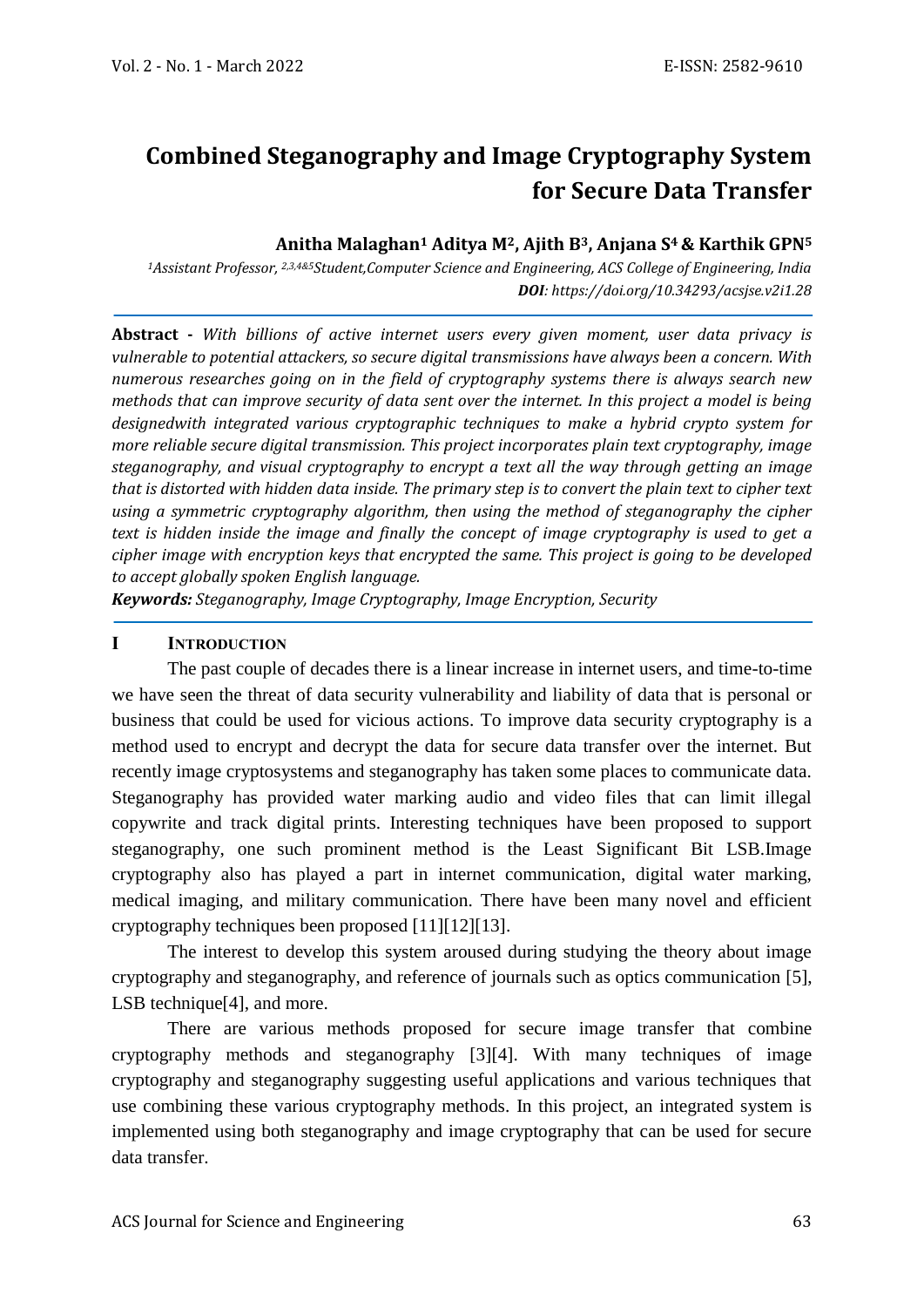The remainder of the paper is ordered as follows. Section 2 reviews related works. A comprehensive explanation is described on implemented method is Section 3. In Section 4 review and experiments on the system is shown. And finally in section 5 we conclude with conclusion and further work.

#### **II LITERATURE SURVEY**

Various techniques have been proposed on steganography the most popular method used is Least Significant Bit (LSB). Least Significant Bit reference from pape[r\[2\]](#page-8-2) method shows a mode of LSB substitution to hide data in images that shows a improvement in area of payload by using method of conversion of data bits to base 3, this method is also prone to detection and three colour planes is used for all LSB substation. Another work proposed by X. Zhou and W. Gong et al [\[2\]](#page-8-2) is an improved modification to the existing LSB technique which combines hiding and cryptography similar to reference [\[3\].](#page-8-1)A colour image LSB technique is presented in the pape[r\[6\],](#page-9-3) in this technique the pixels with only values R, G, and B are used for hiding data and the values must not be equal to one another and least a difference of two with other components. This method uses only one colour component per pixel which is used to hide data.

Image cryptography has various methods proposed that show capable results, chaosbased schemes that include two steps: chaotic pixel permutation step and pixel diffusion step. The first step consists of confusion stage, chaotic map combination is used to apprehend the pixel confusion combination, confusion key is generated here, keys here refer to the parameter of chaotic map. The second step, pixel diffusion each pixel value in the image is changed based on the first step chaotic stage. The diffusion key represents the diffusion function. These techniques of chaotic map are used in paper[,\[8\]](#page-9-4) that improves problems in the existing system using chaotic coupled lattices, trigonometric maps are used to increase space between the chaotic confusion key [\[5\].](#page-9-2) Rubik's algorithm image encryption algorithm is used in paper [\[7\],](#page-9-5) the algorithm scrambles pixels in a gray plainimage using the Rubik's method where each position of pixels is changed, that is only deployed changes at this step is changes to the positioning of position of pixels in the image.There are two random secrete keys used.These two keys are applied into a bitwise XOR for the odd rows and columns present in the plain-image.Also, for the even row and columns present in to plain-image, the bitwise XOR is applied using flipped secrete keys.The number of iterations is repeated until a final iteration is reached, for each step number of iterations are performed.

#### **III RELATED WORK**

In this section the implementation of the image cryptosystem is described, both the encryption and decryption methods are described. This section is ordered as follows. Section 3.1 comprises of steganography implementation and Section 3.2 comprises of implementation of image cryptography. Each of these two sections is comprehensive of encryption and decryption algorithm. Finally, section 3.3 comprises of the final integrated system and describes the classes and its functionality. This project is implemented using the language python.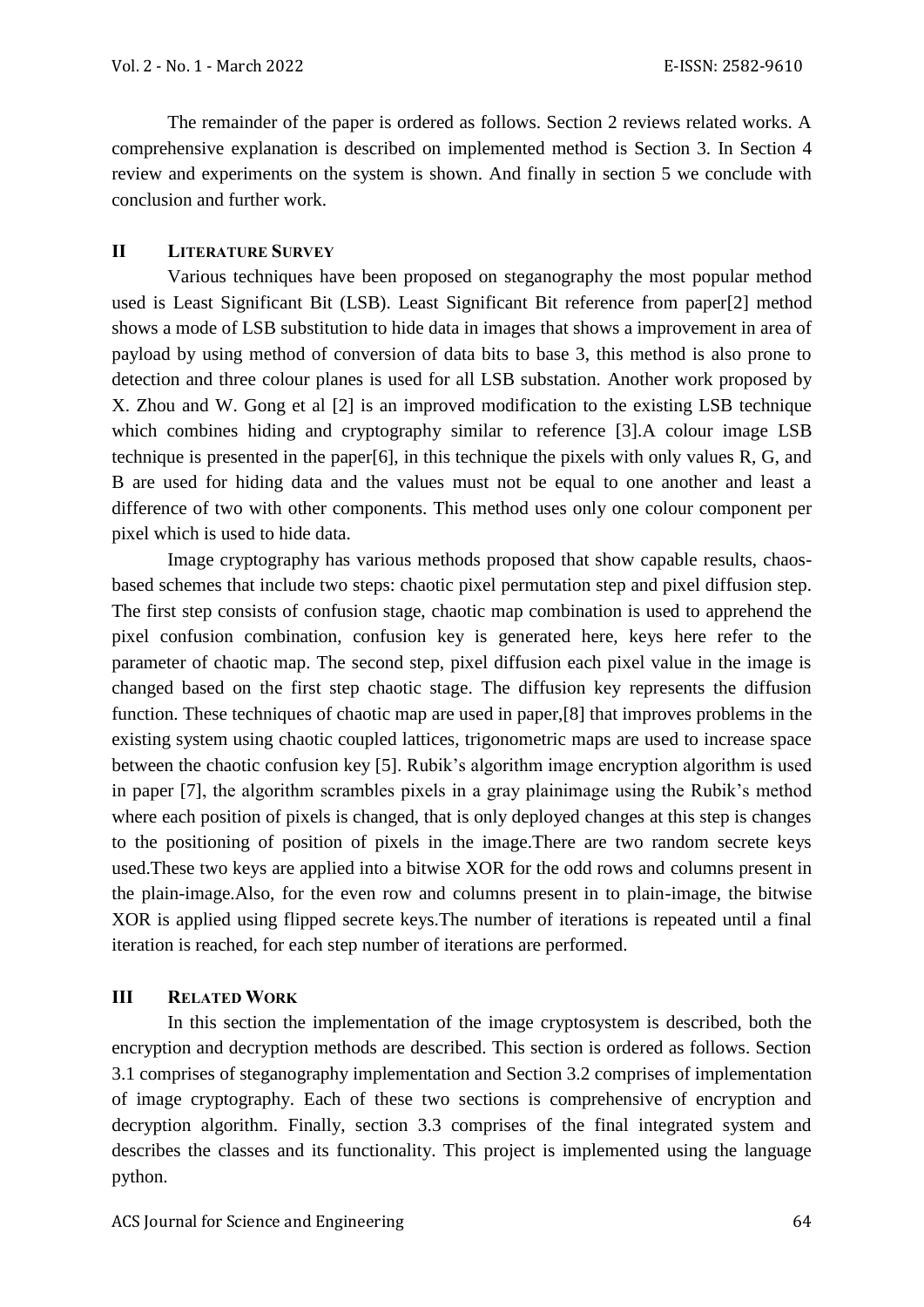#### **3.1 Steganography**

In this section, Least Significant Bit (LSB) technique is implemented for hiding data in colour images. The LSB method consists of four classes to hide data in image and retrieve the same data from the image. The classes are: genData(), modPix(), encode\_data(), and decode\_data().

The genData() class basically generates binary code of the input data that is being hidden, modPix() class analyses the length of binary data and number of pixels in the image then three pixels are taken at once and pixels values are changed, encode\_data() class is called after modPix() and basic functionality is to place the modified pixels into a new image, and decode data() class simply extracts the data from image by reverse engineering.

## **LSB message Hiding Algorithm**

- 1. A color image as a cover or transmission medium is selected.
- 2. Also, the message that is to be hidden in the image that is the secrete information is input to get a steganography image
- 3. Then a new instance of the image is created for the selected image.
- 4. Now, encode\_data() class is called which accepts the new image instance and the input data.
- 5. In encode\_data(), the modPixel() class is called which accepts individual pixel in the image with the data.
- 6. The modPixel(), generates codes for the data or the input message using the genData().
- 7. Now in the modPixel() for the length of the generated data for genData() pixel value is changed.
- 8. With in range of the data pixels values are made by declaring odd as values as 1 and even values as 0.
- 9. The reading of pixels is done as, for every eight pixels 0 or 1 is checked, if its 0 it means continue to read else to stop read or 1 says message is over
- 10. Back in the encode\_data() class each modified pixel is again placed in the same position using for so that the image looks exactly the same.
- 11. Finally, the modified image is generated that contains the hidden information.

#### **Decoding the hidden message in image**

- 1. The steganography image is the input which contains the secrete.
- 2. This procedure is to get the string back from the image that is hidden.
- 3. We first declare a data field to store the retrieved data.
- 4. Now we loop the image for all true values.
- 5. So, three pixels are read at a time and also a binary string filed is declared to store odd or even values.
- 6. Then data is retrieved from the pixels.
- 7. Finally, the data retrieved is returned.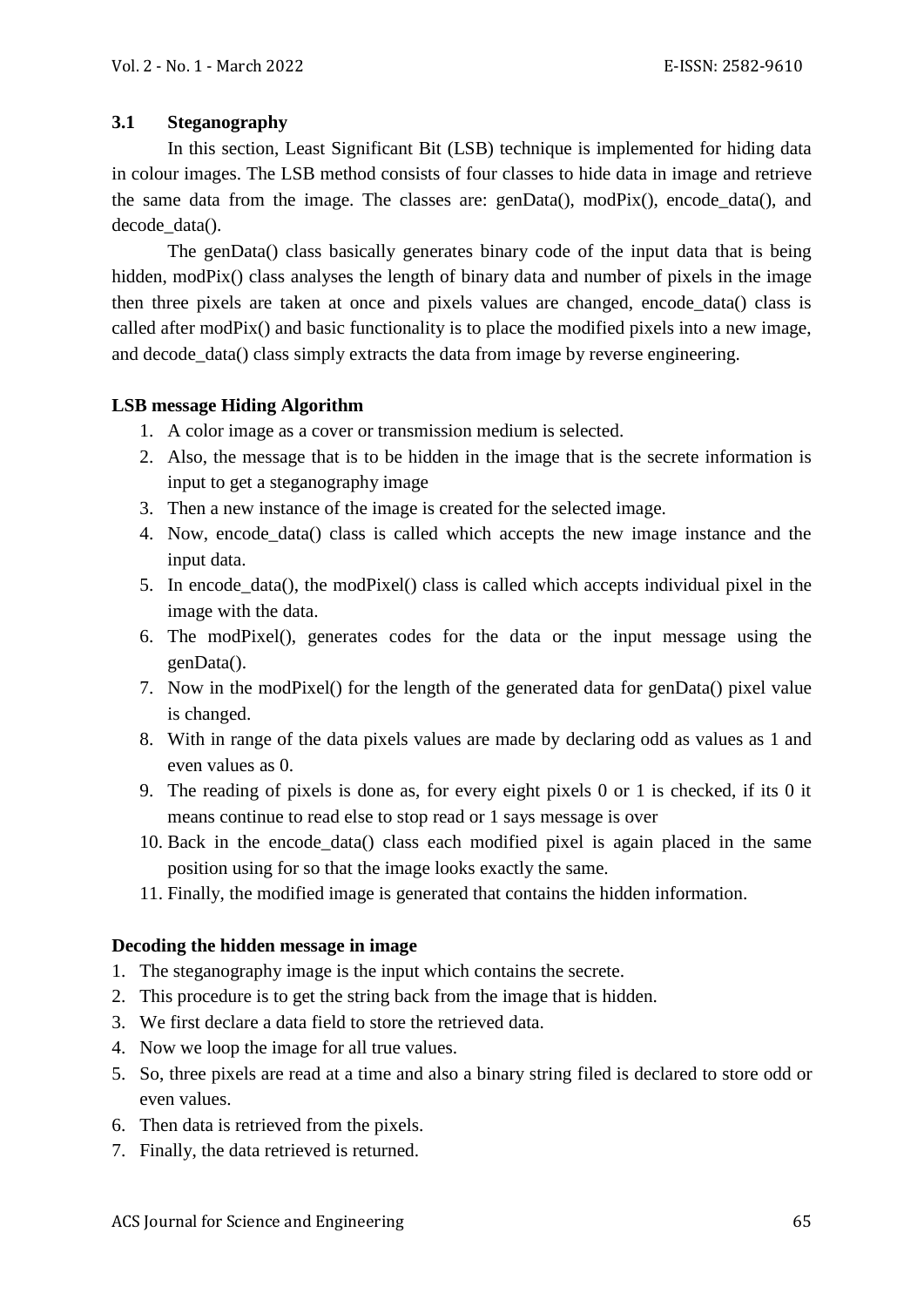## **3.2 Image Cryptography**

The implementation of image cryptography is described in this section, Rubik's Cube principal algorithm is used for image cryptography. Rubik's algorithm image encryption algorithm is used in paper [\[7\],](#page-9-5) the algorithm scrambles pixels in a gray plain image using the Rubik's method where each position of pixels is changed, that is only deployed changes at this step is changes to the positioning of position of pixels in the image. There are two random secrete keys used. These two keys are applied into a bitwise XOR for the odd rows and columns present in the plain-image. Also, for the even row and columns present in to plain-image, the bitwise XOR is applied using flipped secrete keys. The number of iterations is repeated until a final iteration is reached, for each step number of iterations are performed. The above is divided into five classes where three classes are commonly used in both encryption and decryption. The common classes are: upshift(), downshift(), and rotate180(). The other two classes are purely named image\_encrypt() and image\_decrypt(). The upshift(), downshift(), and rotate180() are used to shift and reorder pixels in the image, these three classes are placed in a separate file called as shift\_helper.py. The image\_encrypt() class divides the image into R, G, and B pixels and the classes in shift helper.py is used to reorder. Similarly, image\_decode() decodes the shuffled image back to original image.

## **Functions used to Shift and Shuffle the Pixels in Encryption and Decryption**

- 1. There are three different functions used to shuffle and shift the pixels, they are upshift, downshift and rotate180.
- 2. The upshift function, this function is passed with three attributes the r, g, or b arrays extracted from the picture, row or column number and the current row or column values.
- 3. The upshift will append the col declared array with current j value of the length and the index of the iteration shifts the column using NumPy roll function of -n times. Also will match  $a_{i,j}$ to shifted column<sub>i</sub>.
- 4. The downshift function also accepts attributes accepted by upshift that are the r, g, or b arrays extracted from the picture, row or column number and the current row or column values.
- 5. Here instead of shifting -n the NumPy roll shifts values n for the current col.
- 6. Finally, the rotate180 accepts an integer and returns a binary string and the values of it.

## **Rubik's Cube Encryption System**

- 1. In the encryption method a new image input and the new image name is passed.
- 2. The pixels in the image are loaded in to a variable using image load.
- 3. The next step is to load r, g, and b pixels, for the range of image size  $_{[0]}$  all are appended the n for image size  $_{[1]}$  pixel<sub>i,j</sub>  $r_i$ , g<sub>i</sub>and  $b_i$  arrays.
- 4. New arrays m and n are set to size  $_{[0]}$  and size  $_{[1]}$ .
- 5. Then  $K_r$  and  $K_c$  values are computed using randint  $K_r$  with power<sub>2, 8</sub> for range of m i.e size  $_{[0]}$ , K<sub>c</sub> with power<sub>2, 8</sub> for range of m i.e size  $_{[1]}$ .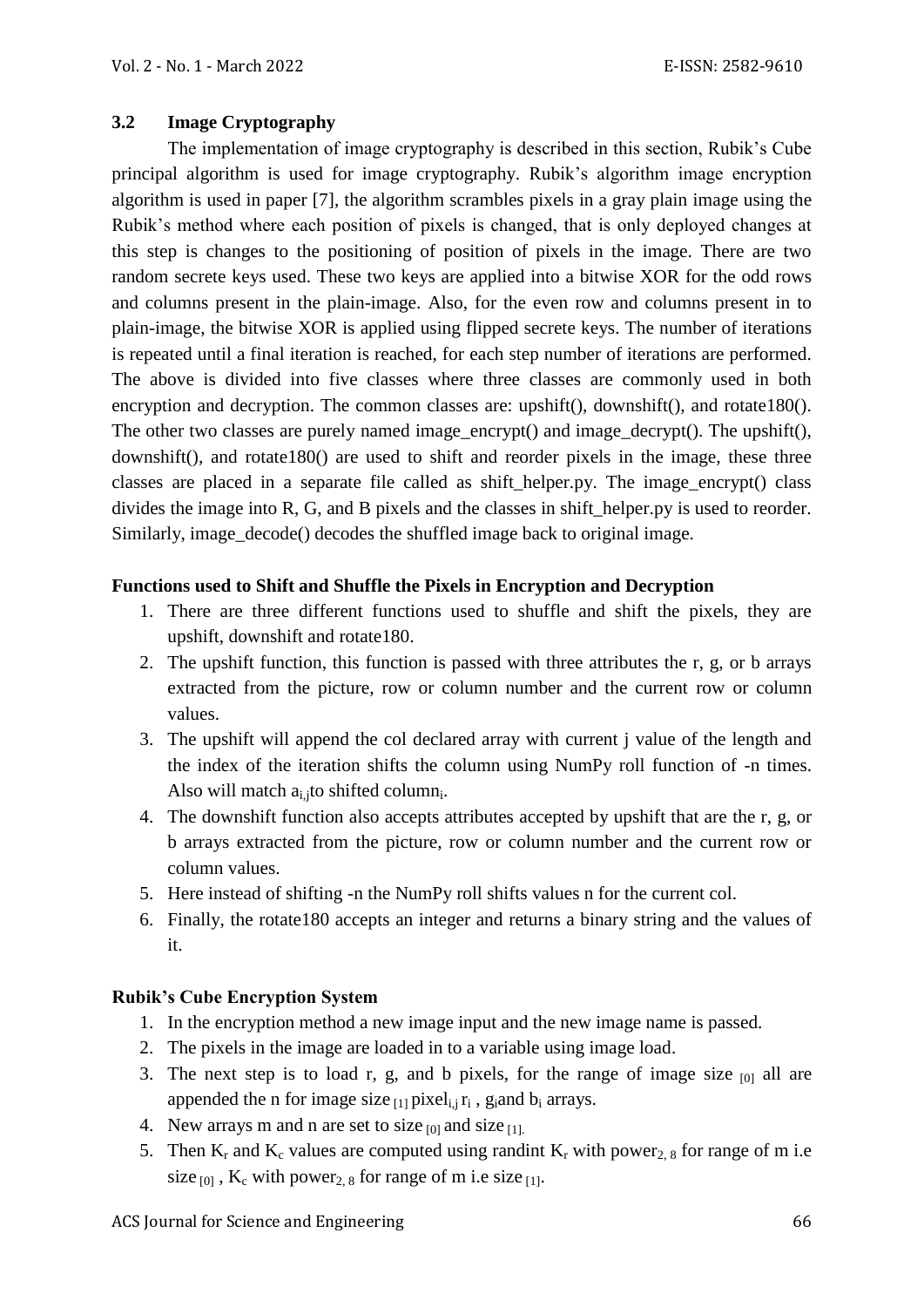- 6. Then in range of m total sum of all three r, g and b pixels are set using sum and modulus of same is calculated and stored.
- 7. Now for each modulus we check condition for each i in range of mi.e size  $_{[0]}$ , if the modulus is equal to 0 then  $r_i$  and  $kr_i$  are rolled using NumPy roll.
- 8. Similarly for range of n i.e size  $_{11}$  Kc values are conditioned and upshift if equal to zero and downshift function if not 0.
- 9. Then for range of  $m_i$  and  $n_j$ , if modulus of i is equal to 1  $r_{i,j}$ ,  $g_{i,j}$ , and  $b_{i,j}$  is powered to  $k_i$  else rotate180 function of  $k_i$  is passed for each row.
- 10. Then for range of  $m_i$  and  $n_j$ , if modulus of j is equal to 1  $r_{i,j}$ ,  $g_{i,j}$ , and  $b_{i,j}$  is powered to  $k_i$  else rotate180 function of  $k_i$  is passed for each column.
- 11. Finally, for pixel<sub>i</sub>, j in range the  $r_{i, j}$ ,  $g_{i, j}$ , and  $b_{i, j}$  pixels are arranged and a new image with the input name is titled as the new encrypted image.

## **Rubik's Cube Decryption System**

- 1. This process is reverse of encryption or reverse engineering of the encryption algorithm.
- 2. First step is to load r, g, and b pixels, for the range of image size  $[0]$  all are appended the n for image size  $_{[1]}$  pixel<sub>i, jri</sub>,  $g_i$  and  $b_i$  arrays.
- 3. New arrays m and n are set to size  $_{[0]}$  and size  $_{[1]}$ .
- 4. Then for range of  $m_i$  and  $n_j$ , if modulus of i is equal to 1  $r_{i,j}$ ,  $g_{i,j}$ , and  $b_{i,j}$  is powered to  $k_i$  else rotate180 function of  $k_i$  is passed for each row.
- 5. Then for range of  $m_i$  and  $n_j$ , if modulus of j is equal to 1  $r_{i,j}$ ,  $g_{i,j}$ , and  $b_{i,j}$  is powered to  $k_i$  else rotate180 function of  $k_i$  is passed for each column.
- 6. Now for each modulus we check condition for each i in range of mi.e size  $_{[0]}$ , if the modulus is equal to 0 then  $r_i$  and  $kr_i$  are rolled using NumPy roll.
- 7. Similarly for range of n i.e size  $_{11}$  Kc values are conditioned and upshift if equal to zero and downshift function if not 0.
- 8. Finally, for pixel<sub>i,</sub> j in range the  $r_{i, j}$ ,  $g_{i, j}$ , and  $b_{i, j}$  pixels are arranged and a image is retrieved that is exactly same as to the plain image before encryption.

## **3.3 Combined Steganography and Image Cryptography System for Secure Data Transfer**

This section talks about the integration of both steganography and image cryptography into the same system. As specified earlier python is used to implement the project, the file structure of the system is as follows. There are four python files main.py, encode.py, decode.py, shift\_helper.py. After encryption and decryption is performed on an image the output image is placed inencrypted and decrypted image folder simultaneously. The encode.py consists of classes genData(), modPix(), encode\_data() and image\_encrypt(). In decode.py comprises of decryption classes, decode data() and image decode(). The shift\_helper.py consists of upshift(), downshift(), and rotate180() classes. Finally, main.py is entry point of the system that takes input and takes command from the user to encrypt and decrypt.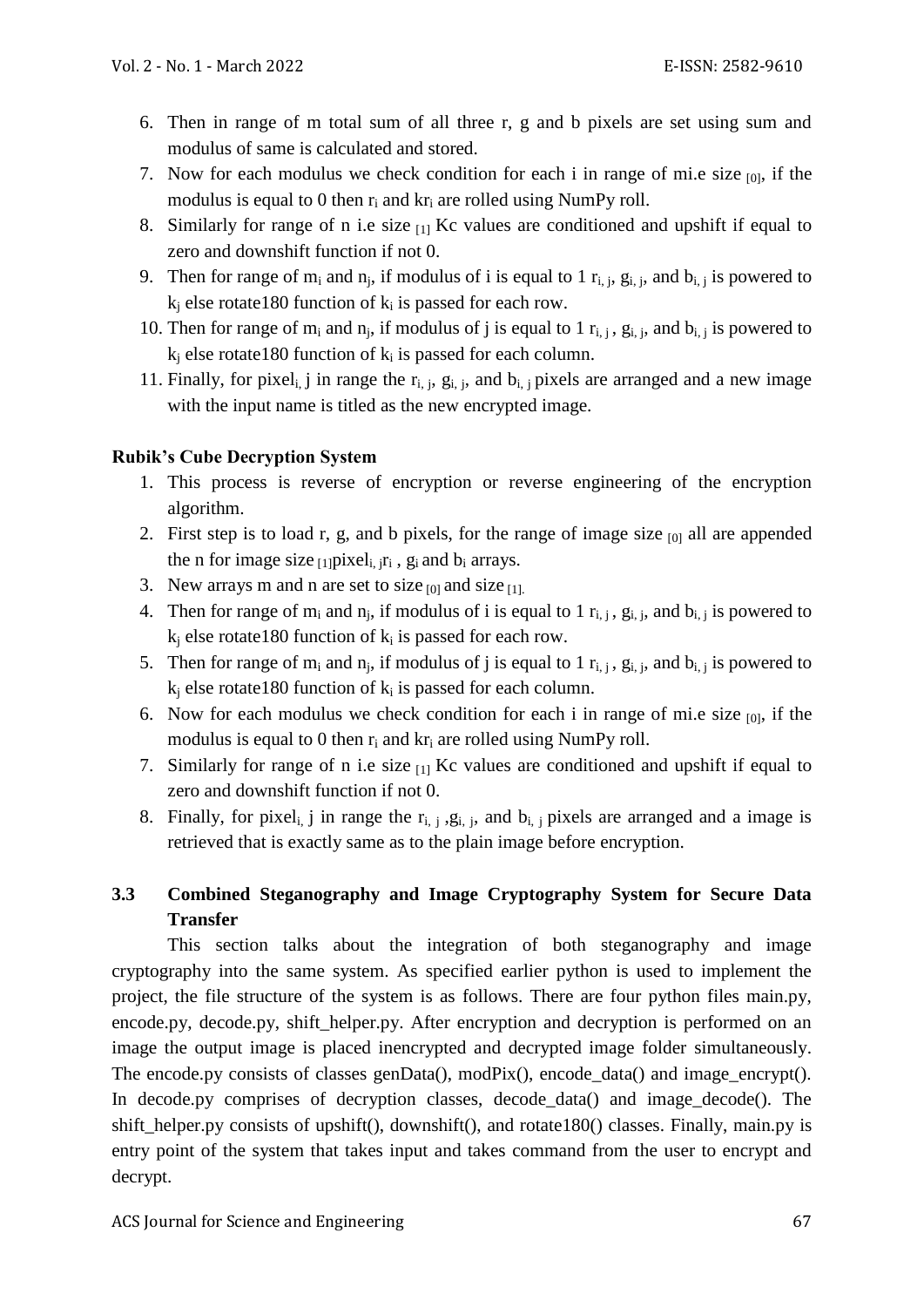### **3.3.1 Proposed System**

The proposed system asks the user to either encrypt or decrypt, the encrypt option takes input, an image and data to be ciphered and the system outputs set of key values and cipher image. The decrypt option accepts input the cipher image and key values for the same image.

The proposed encrypt system is shown figure (1) below and described as follows:

#### **Step 1: Plain text and an image are taken as input**

- a. The plain text is converted into binary code and is hidden in the input image using Least Significant Bit.
- b. The steganography image is next subjected to image cryptography using Rubik's cube principle.
- c. After the encrypt is completed, set of keys and an encrypted image is placed in encrypt image folder.



**Figure 1 Encryption Process**

The decryption system is shown in figure (2) below:

**Step 2:** The cipher image and the key values are accepted as the input. **Step 3:** If the valid keys and image is given, plain text is obtained.



**Figure 2 Decryption Process**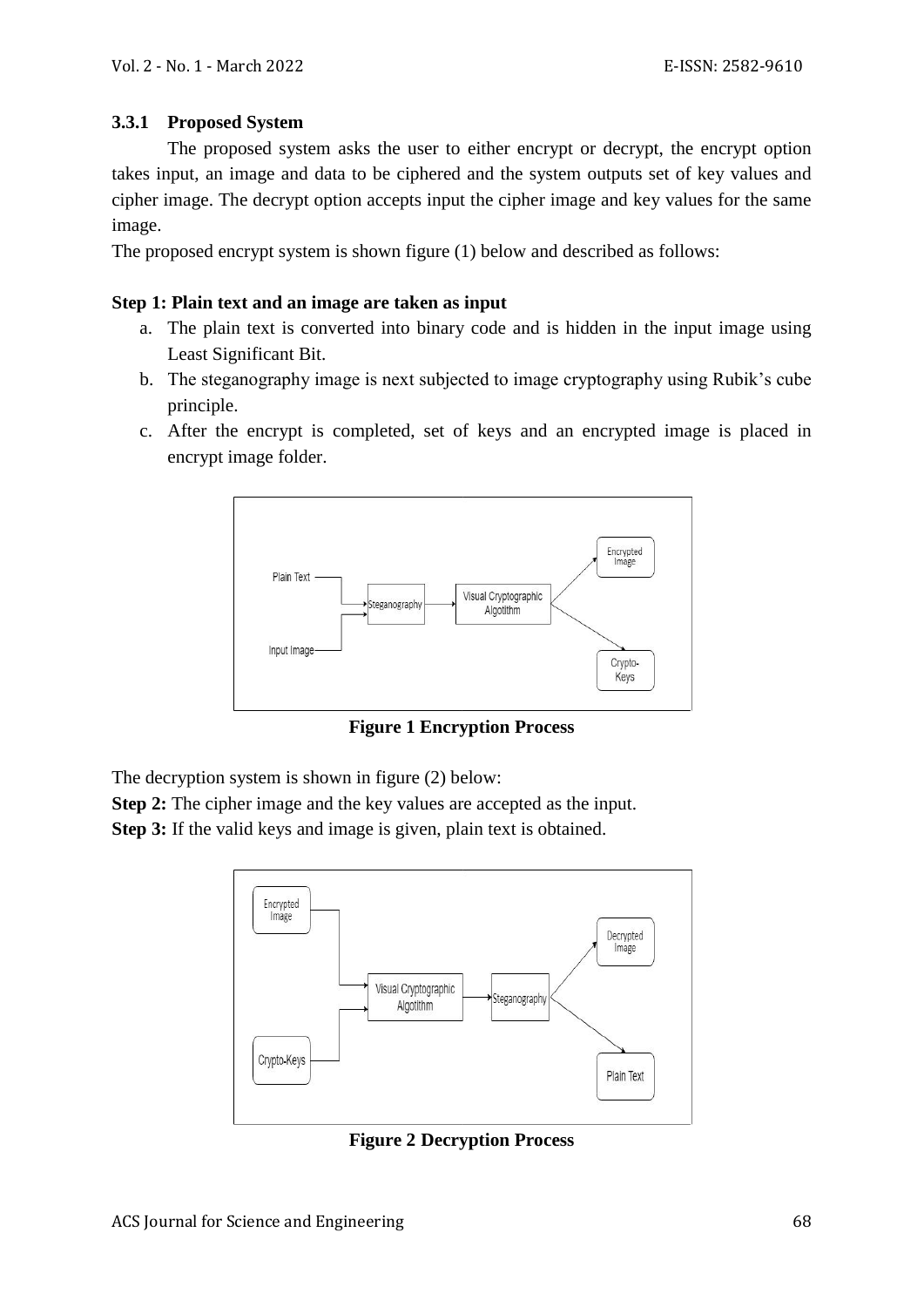#### **IV SIMULATION RESULTS**

In this section results of the above-described system is shown with examples.

Here there are two present results with text data input with an image and the decrypted image and the plain text obtained.

The first test was a simple white png image with black dots is the first test. The plain text given to be hidden was "Hide this data, test one". The image, the key values and the encrypted image is shown below. The accuracy was 100% the entered plain text was successfully obtained.

The second test was conducted on lenna.png lenna model image. The plain text given to be hidden was "Test tow, hide this". The image, the key values and the encrypted image is shown below. The accuracy was 100% the entered plain text was successfully obtained.



**Figure 3: Dot's image with Histogram (dots.png)**

| 39, 252, 112, 13, 242, 146, 202, 252, 194, 17, 44, 144, 103, 159, 194, 194, 142, 06, 10, 109, 08, 124, 38, 100, 100, 08, 0, 195, 197, 02, 240, 195, 209, 96, 58, 239, 7,<br>113, 197, 74, 176, 118, 180, 203, 242, 85, 162, 144, 156, 164, 145, 216, 19, 43, 181, 207, 114, 226, 126, 77, 225, 167, 87, 99, 167, 112, 105, 92, 207, 25, 158, 174, 225, 195, |  |
|-------------------------------------------------------------------------------------------------------------------------------------------------------------------------------------------------------------------------------------------------------------------------------------------------------------------------------------------------------------|--|
|                                                                                                                                                                                                                                                                                                                                                             |  |
|                                                                                                                                                                                                                                                                                                                                                             |  |
|                                                                                                                                                                                                                                                                                                                                                             |  |
| 207, 191, 189, 146, 222, 194, 176, 214, 241, 35, 174, 225, 27, 229, 9, 128, 70, 107, 52, 65, 80, 135, 22, 190, 205, 227, 137, 209, 20, 94, 206, 34, 223, 23, 186, 244, 76, 252,                                                                                                                                                                             |  |
| 203, 2, 93, 6, 176, 167, 184, 166, 171, 212, 2, 26, 170, 123, 211, 112, 230, 283, 283, 150, 150, 161, 151, 188, 85, 42, 183, 28, 83, 204, 2, 177, 174, 182, 221, 30, 198, 56,                                                                                                                                                                               |  |
| 80, 33, 62, 195, 69, 178, 159, 138, 170, 119, 170, 187, 238, 0, 139, 181, 130, 127, 27, 8, 183, 174, 74, 29, 48, 132, 118, 177, 129, 49, 20, 77, 121, 205, 184, 253, 250, 12, 36,                                                                                                                                                                           |  |
| 205, 195, 40, 162, 201, 226, 33, 19, 74, 210, 253, 75, 158, 76, 120, 90, 243, 52, 126, 225, 205, 225, 40, 76, 43, 162, 60, 221, 211, 212, 158, 85, 211, 89, 122, 158, 46, 82, 58, 90, 185, 5,                                                                                                                                                               |  |
| 51, 243, 63, 68, 222, 191, 166, 27, 243, 161, 227, 187, 148, 139, 204, 129, 195, 93, 201, 141, 216, 39, 93, 194, 174, 51, 166, 39, 187, 202, 4, 15, 100, 31, 171, 19, 182, 1, 255,                                                                                                                                                                          |  |
| 253, 241, 194, 101, 51, 88, 122, 90, 91, 182, 34, 185, 119, 66, 59, 100, 50, 180, 205, 253, 143, 21, 30, 220, 24, 150, 252, 110, 116, 213, 92, 216, 161, 47, 120, 217, 14, 50, 230                                                                                                                                                                          |  |
| 106, 29, 167, 217, 112, 109, 279, 27, 217, 99, 72, 91, 14, 73, 8, 54, 30, 189, 87, 194, 220, 235, 153, 193, 90, 2, 51, 60, 17, 49, 184, 34, 37, 184, 188, 221, 38, 28, 186, 210,                                                                                                                                                                            |  |
| 243, 40, 192, 74, 109, 22, 47, 71, 150, 224, 15, 198, 113, 106, 157, 137, 119, 213, 81, 107, 142, 19, 110, 199, 173, 148, 170, 94, 1, 196, 1, 27, 179, 92, 55, 49, 51, 196, 128,                                                                                                                                                                            |  |
| 60, 214, 122, 33, 89, 214, 40, 228, 148, 48, 157, 86, 22, 236, 154, 128, 128, 52, 66, 227, 78, 155, 0, 214, 117, 247, 112, 60, 136, 18, 216, 125, 217, 221, 209, 96, 77, 140, 110,                                                                                                                                                                          |  |
| 221, 195, 180, 149, 117, 188, 92, 116, 152, 47, 124, 121, 222, 92, 128, 77, 43, 6, 75, 87, 97, 76, 74, 189, 53, 221, 117, 210, 124, 97, 203, 175, 31, 59, 51, 8, 10, 71, 130, 106,                                                                                                                                                                          |  |
| 95, 202, 123, 111, 31, 250, 7, 235, 6, 123, 219, 88, 247, 14, 73, 190, 251, 92, 173, 167, 59, 28, 55, 207, 42, 98, 224, 226, 70, 92, 27, 12, 243, 243, 186, 193, 193, 107, 79, 101                                                                                                                                                                          |  |
| 8, 67, 242, 134, 211, 18, 144, 79, 199, 78, 183, 17, 183, 247, 226, 225, 231, 244, 10, 97, 54, 104, 246, 115, 105, 211, 36, 173, 203, 12, 74, 205, 11, 185, 41, 174, 102, 96, 10,                                                                                                                                                                           |  |
| 244, 243, 198, 235, 112, 52, 142, 151, 128, 72, 145, 81, 189, 127, 202, 125, 76, 75, 137, 101, 15, 181, 195, 39, 59, 253, 203, 20, 251, 199, 188, 211, 192, 83, 241, 1, 82, 70, 153, 26                                                                                                                                                                     |  |
| 31, 158, 248, 146, 143, 236, 239, 187, 179, 185, 209, 45, 233, 65, 126, 83, 85, 103, 180, 140, 104, 67, 242, 5, 93, 175, 135, 20, 144, 164, 158, 143, 63, 140, 86, 180, 130, 201, 11                                                                                                                                                                        |  |
| 81, 210, 220, 47, 143, 84, 227, 137, 21, 126, 167, 104, 133, 201, 130, 137, 168, 118, 220, 14, 222, 237, 58, 227, 86, 212, 56, 109, 105, 21, 188, 187, 18, 63, 28, 163, 163, 184, 81, 200                                                                                                                                                                   |  |
| 100, 102, 127, 17, 152, 110, 168, 239, 107, 21, 134, 178]                                                                                                                                                                                                                                                                                                   |  |
| ctor Kc : [193, 253, 183, 49, 185, 136, 239, 29, 49, 71, 199, 88, 20, 194, 177, 140, 140, 140, 124, 231, 118, 186, 210, 214, 123, 86, 146, 70, 77, 98, 68, 187, 237, 214, 225, 136, 44,                                                                                                                                                                     |  |
| 151, 87, 109, 140, 119, 97, 158, 20, 138, 3, 86, 191, 165, 184, 30, 171, 63, 89, 33, 201, 44, 36, 58, 150, 170, 397, 7, 44, 0, 162, 72, 26, 132, 32, 48, 2, 50, 133, 65, 207, 146,                                                                                                                                                                          |  |
| 251, 126, 38, 131, 54, 9, 149, 206, 50, 21, 141, 187, 58, 157, 77, 194, 83, 32, 124, 54, 89, 17, 32, 209, 144, 183, 159, 50, 207, 255, 186, 105, 204, 215, 37, 190, 187, 16, 82, 80                                                                                                                                                                         |  |
| 125, 204, 97, 31, 88, 150, 167, 129, 234, 158, 121, 18, 228, 205, 252, 159, 121, 192, 29, 288, 61, 180, 80, 165, 68, 133, 139, 285, 133, 72, 197, 236, 292, 91, 89, 28, 43, 251, 25                                                                                                                                                                         |  |
| 51, 231, 133, 78, 90, 255, 64, 43, 203, 109, 86, 187, 163, 31, 72, 132, 227, 187, 115, 235, 225, 230, 108, 102, 160, 1, 68, 5, 245, 135, 47, 86, 174, 212, 123, 123, 124, 125, 15, 8, 1                                                                                                                                                                     |  |
| 48, 16, 67, 136, 95, 15, 247, 75, 122, 195, 240, 159, 60, 240, 163, 113, 180, 255, 161, 70, 180, 219, 203, 3, 26, 53, 4, 115, 110, 118, 21, 117, 246, 204, 23, 192, 30, 82,                                                                                                                                                                                 |  |
| 45, 240, 156, 37, 93, 169, 8, 249, 2, 174, 69, 74, 130, 199, 188, 184, 99, 53, 215, 76, 35, 16, 79, 47, 19, 117, 97, 79, 5, 128, 51, 253, 202, 31, 153, 93, 91, 38, 120, 4, 7                                                                                                                                                                               |  |
| 105, 80, 9, 177, 233, 156, 91, 235, 222, 104, 155, 69, 79, 2, 244, 119, 189, 212, 248, 103, 160, 187, 220, 181, 110, 121, 131, 228, 198, 58, 52, 204, 239, 35, 69, 67, 119, 1                                                                                                                                                                               |  |
| 77, 136, 143, 158, 152, 99, 207, 136, 154, 51, 23, 44, 186, 185, 117, 147, 81, 111, 61, 149, 27, 50, 241, 103, 114, 2, 56, 21, 244, 107, 7, 75, 55,103, 185, 135, 135, 20, 218, 21                                                                                                                                                                          |  |
| 187, 47, 207, 237, 172, 84, 92, 214, 19, 135, 36, 68, 158, 147, 100, 101, 135, 96, 81, 128, 209, 179, 94, 243, 210, 273, 270, 77, 103, 214, 212, 120, 154, 168, 60, 101, 145, 127, 47, 111,                                                                                                                                                                 |  |
| 73, 165, 57, 206, 27, 88, 248, 17, 181, 253, 21, 24, 28, 110, 184, 255, 151, 233, 83, 188, 182, 74, 211, 175, 53, 52, 43, 115, 195, 34, 27, 55, 20, 4, 213, 254, 216, 164, 173, 49                                                                                                                                                                          |  |
| 87, 196, 254, 59, 40, 255, 159, 242, 184, 209, 235, 185, 218, 17, 132, 114, 172, 152, 164, 182, 12, 111, 242, 126, 154, 218, 9, 240, 249, 230, 81, 166, 2, 50, 52, 135, 8, 260                                                                                                                                                                              |  |
| 198, 5, 169, 140, 242, 240, 210, 17, 206, 32, 168, 58, 119, 237, 253, 3, 216, 1, 8, 24, 116, 161, 127, 222, 211, 161, 80, 21, 160, 37, 14, 71, 7, 132, 14, 27, 177, 199, 214, 190,                                                                                                                                                                          |  |
| 51, 49, 58, 59, 79, 173, 255, 76, 216, 5, 39, 159, 87, 68, 6, 169, 23, 22, 92, 2, 69, 186, 158, 3, 194, 144, 204, 204, 202, 139, 163, 229, 246, 34, 166, 92, 36, 188, 55, 189                                                                                                                                                                               |  |
| 238. 87. 173. 124. 216. 245. 115. 186. 77. 130. 23. 178. 39. 138. 253. 54. 184. 6. 53. 139. 265. 149. 37. 130. 118. 252. 230. 236. 146. 92. 108. 222. 98. 167. 172. 59. 195. 51                                                                                                                                                                             |  |
|                                                                                                                                                                                                                                                                                                                                                             |  |

**Figure 4: Key values for dots.png**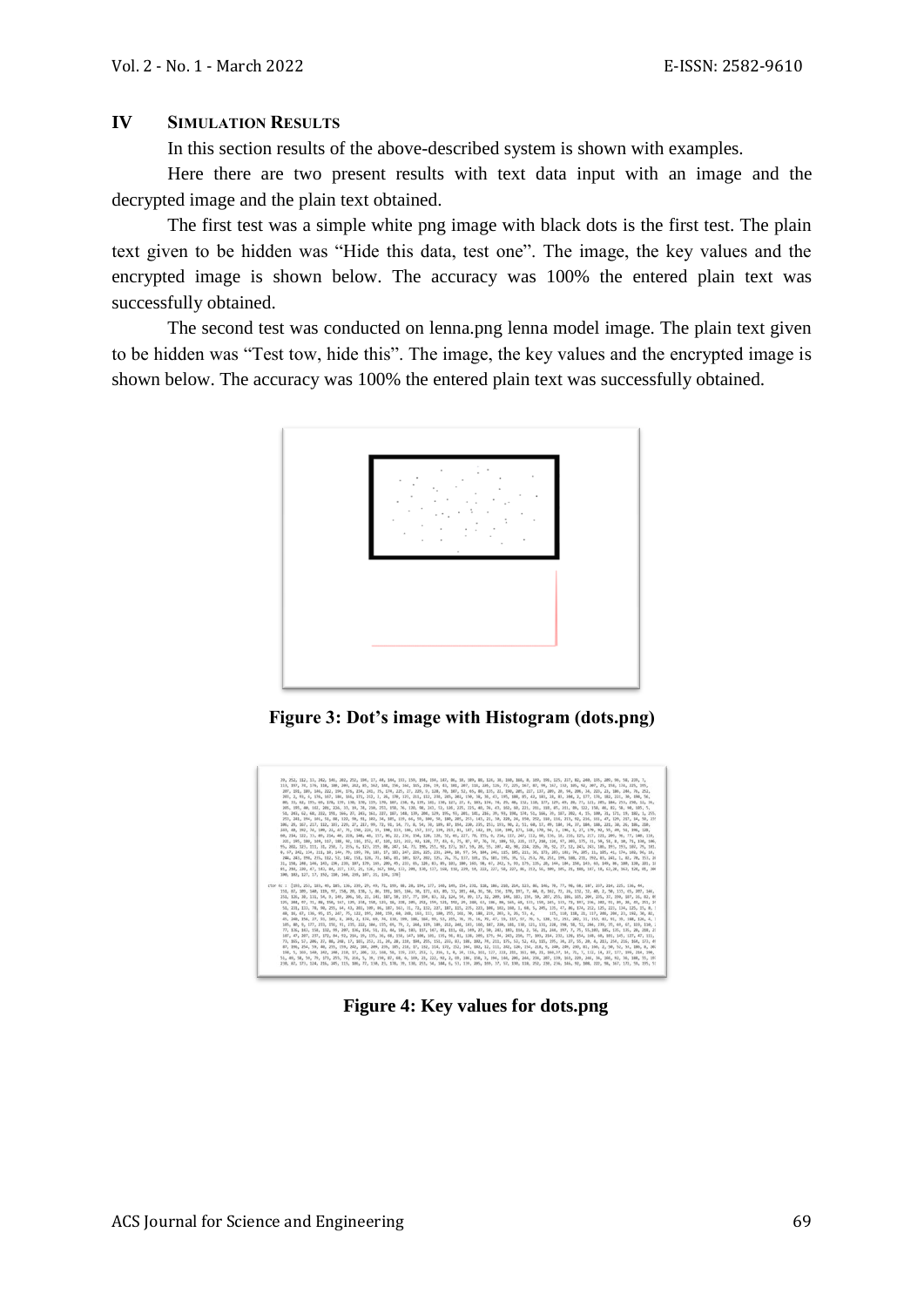

**Figure 5: Encrypted Image and Histogram (dots.png)**



**Figure 6: Input Image and Histogram (Lenna.PNG)**



**Figure 7: Key Values for Lenna.PNG**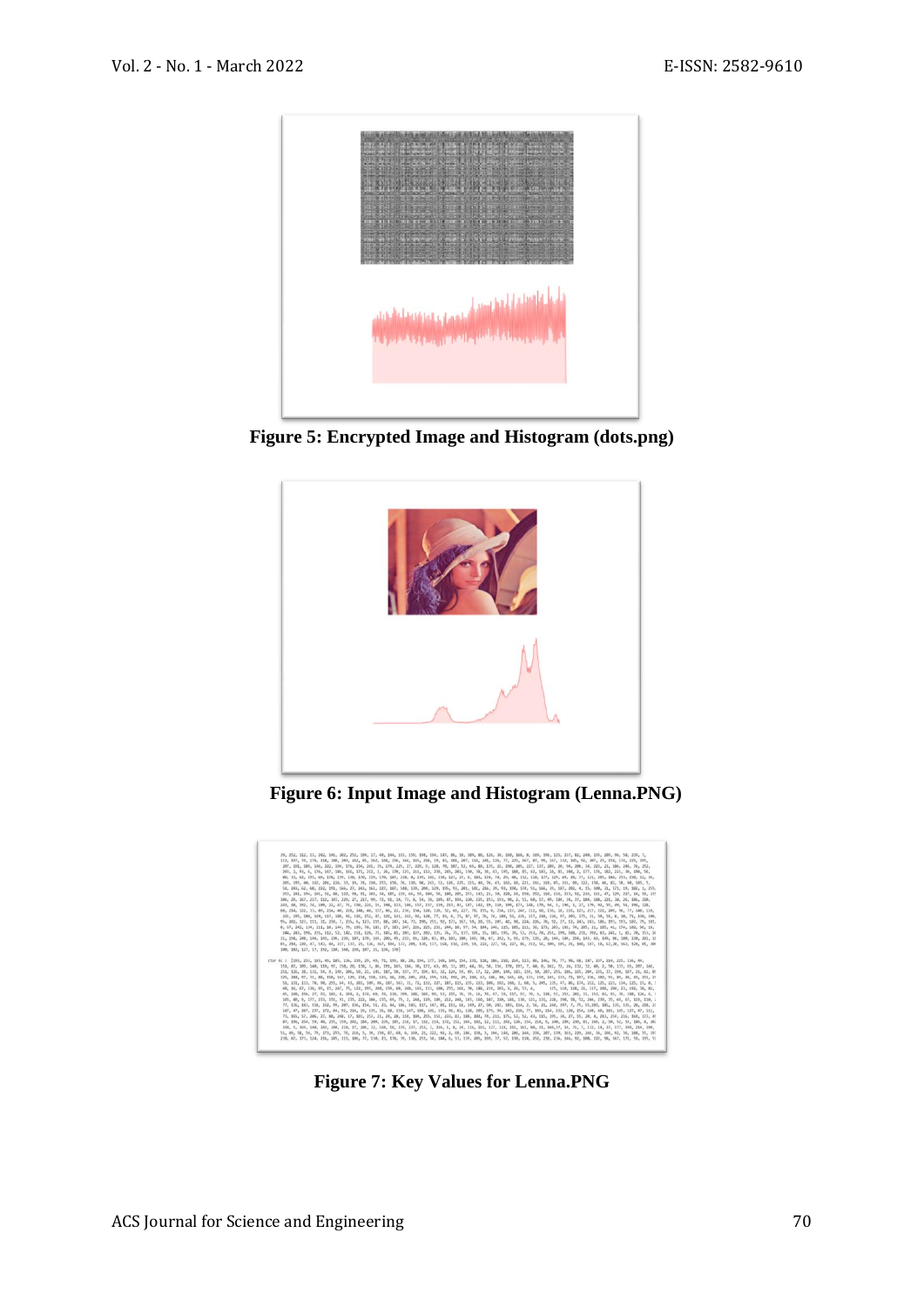

**Figure 8: Encrypted Image and Histogram (Lenna.PNG)**

## **V CONCLUSION**

In this project we demonstrated a method of combining steganography and image cryptography. This method comprises of first implementing steganography and then that image is subjected to image cryptography. This system can be replaced or used in all cases where steganography and image cryptography is being used. The advantage of this system over using these techniques separately is, if a middle man even gets hold of encrypted image and accurate keys, if the decoded image has a bait text on the image, the stenography text hidden in the image is not visible. Another advantage of this system is if even a smallest of mistake occurs in key values while decryption the output image even when steganography is performed on decrypted image, the plain text cannot be obtained. Pointing this we can say this system can be used for secure communications such as medical and military applications.

#### **VI REFERENCES**

- [1] Ahadpour S., Sadra Y., ArastehFrad Z., "A Novel Chaotic Encryption Scheme based on Pseudorandom Bit Padding" IJCSI International Journal of Computer Science Issues, 9(1), 449-456, 2012.
- <span id="page-8-2"></span>[2] X. Zhou, W. Gong, W. Fu and L. Jin, "An improved method for LSB based color image steganography combined with cryptography," 2016 IEEE/ACIS 15th International Conference on Computer and Information Science (ICIS), Okayama, 2016, pp. 1-4.
- <span id="page-8-1"></span>[3] S. J. Fiona G. Sathiaraj, Grishma S, Pingale, SouvikMajumdar, Saniya J. Shaikh, Bhushan S. Thakare "Secure Transfer of Image-Acquired Text Using a Combination of Cryptography and Steganography" 2019 1st International Conference on Advances in Information Technology.
- <span id="page-8-0"></span>[4] Ahadpour S., Sadra Y., ArastehFrad Z., "A Novel Chaotic Image Encryption using Generalized Threshold Function" International Journal of Computer Applications, 42(18), pp. 25-31, 2012.